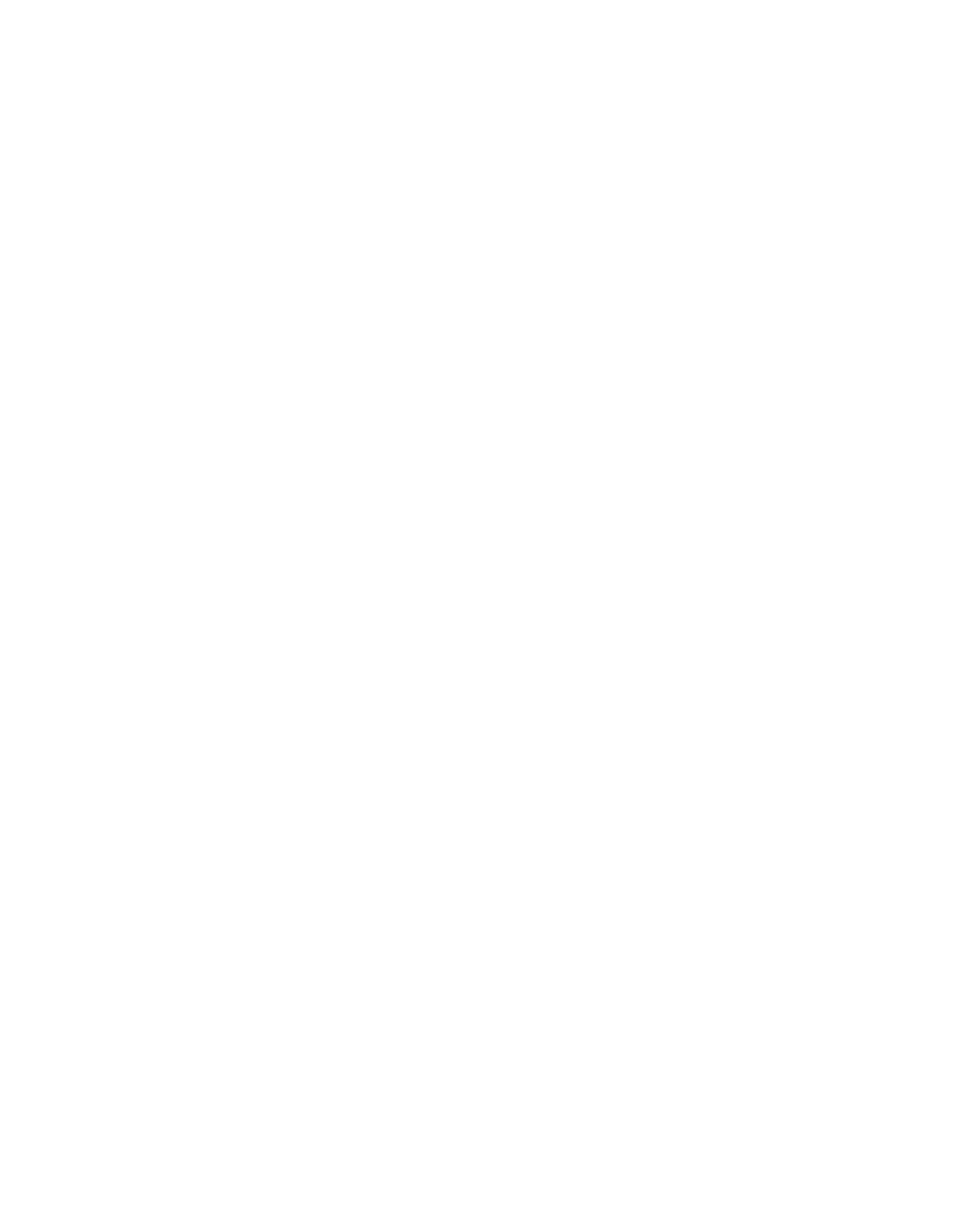### **CONSENT CALENDAR**

#### **Concurrent Resolutions for Notice under Joint Rule 16**

The following joint concurrent resolutions have been introduced for approval by the Senate and House and will be adopted by the Senate unless a Senator requests floor consideration before the end of the session of the next legislative day. Requests for floor consideration should be communicated to the Secretary's Office.

# **S.C.R. 5.**

By Senators Doyle, Cummings, and Pollina,

**S.C.R. 5.** Senate concurrent resolution congratulating Onion River Sports on its 40th anniversary.

*Whereas*, in the 1970s, Jack Nash and Warren Kitzmiller were among the founders of the Stowe Bike Club, helping to promote the sport of nonmotorized cycling in central Vermont, and

*Whereas*, when not pedaling their bicycles on Vermont's roadways, these two outdoor enthusiasts worked in the cycling and backpacking department of a store in Stowe, and

*Whereas*, in 1974, they decide to establish their own retail sporting goods store in Montpelier and opened Onion River Sports at the rear of Bear Pond Books, and

*Whereas*, they developed a reputation as savvy businessmen and their small space soon became inadequate, and

*Whereas*, in 1976, Onion River Sports relocated to its own facility at 20 Langdon Street where it introduced Nordic skis and accessories as this sport was becoming popular in Vermont, and

*Whereas*, the scope of Onion River Sports' operations soon expanded beyond sales to include the sponsorship of bicycling and Nordic skiing races as challenging, outdoor participatory opportunities for its customers, and

*Whereas*, in the early 1990s, Warren Kitzmiller assumed sole ownership of the store, and in 1992, he hired Andrew Brewer as manager, and

*Whereas*, in 2000, Andrew Brewer purchased Onion River Sports and broadened his enterprise's Langdon Street presence with the opening of the Shoe Horn (since expanded and remodeled as the Shoe Horn Boutique) and Onion River Kids, and

*Whereas*, Onion River Sports' motto "Muscles Not Motors" is exercised through its continuing sponsorship of cross-country skiing, cycling, and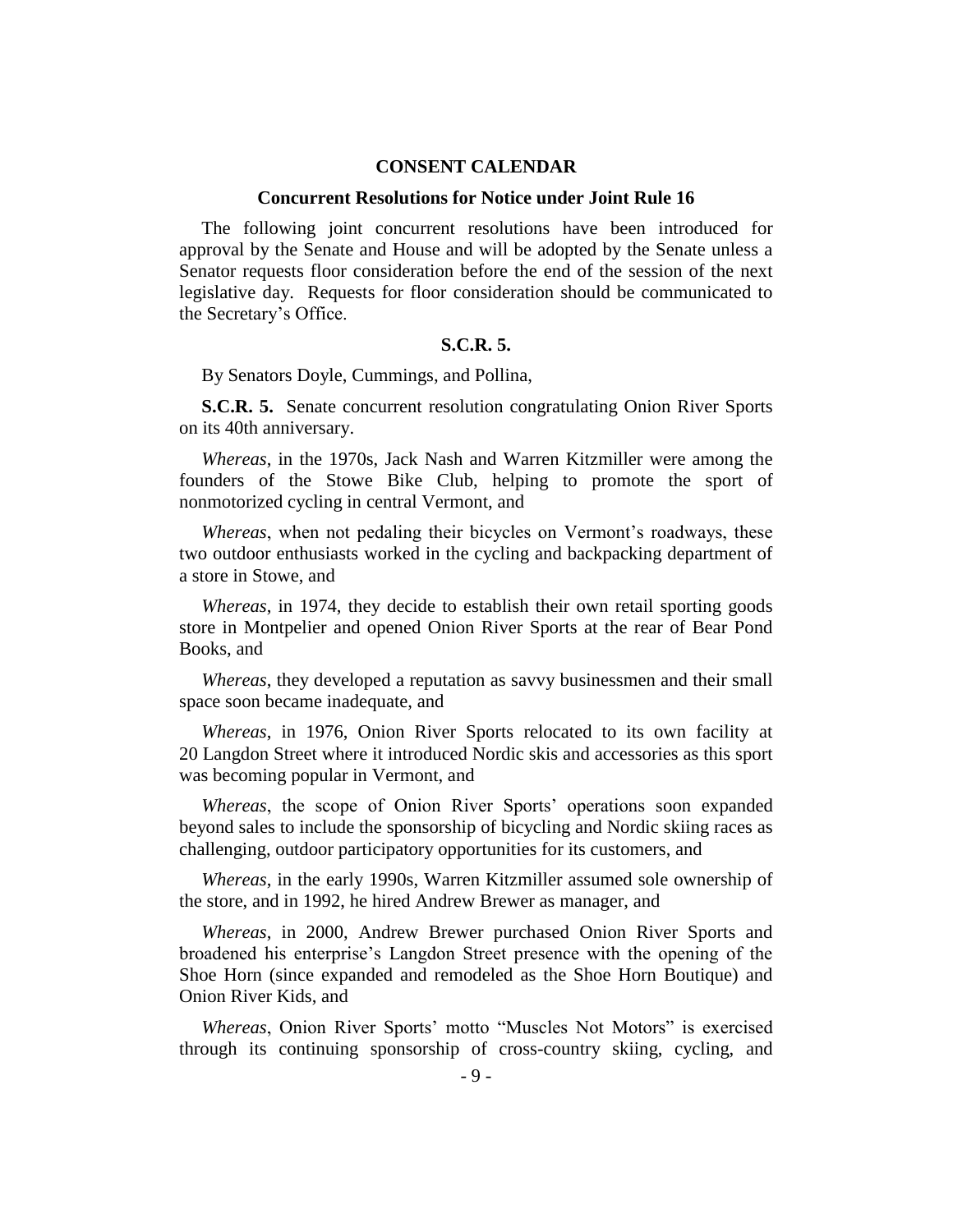running races, noncompetitive group rides and runs, and equipment workshops, and

*Whereas*, 2014 marked Onion River Sports 40th anniversary and a highlight of its yearlong celebration was a special commemorative anniversary day on June 28 with in-store promotions, a group bicycle ride, and a street dance party on Langdon Street, and

*Whereas*, Onion River Sports continues its mission of encouraging a healthy, adventurous, year-round outdoor lifestyle, *now therefore be it*

## *Resolved by the Senate and House of Representatives:*

That the General Assembly congratulates Onion River Sports on its 40th anniversary, *and be it further*

*Resolved:* That the Secretary of State be directed to send a copy of this resolution to Onion River Sports.

## **S.C.R. 6.**

By Senators Doyle, Cummings, and Pollina,

**S.C.R. 6.** Senate concurrent resolution congratulating the 2014 Montpelier High School Solons Ultimate State Open championship and Spirit Award team.

*Whereas*, Ultimate is a fast-paced game using a flying disc that is self-refereed, and

*Whereas*, in recent years, Ultimate has evolved as a club sport at Vermont high schools, and, in 2014, 20 schools fielded a team, and

*Whereas*, the Montpelier varsity boys' squad proved adept at mastering the strategies of the sport, and

*Whereas*, in the State Open championship competition, Montpelier advanced to the final contest in Essex after defeating Colchester and St. Johnsbury respectively in the quarterfinal and semifinal rounds, and

*Whereas*, the Solon boys displayed their skills as Ultimate players, defeating perennial champions BFA-Fairfax 15–11 to capture Montpelier's first title, and

*Whereas*, the Montpelier boys were also co-winners of the tournament's coveted Spirit Award, an honor bestowed on them by their peers, and

*Whereas*, the roster of dedicated Solon Ultimate players included Zach Acosta, George Aldrich, Colby Anderson Andresen, Isaac Avery-Padberg, Ivan Bansah, Ian Browning, Reed Browning, Aidan Casner, Elijah Coolidge,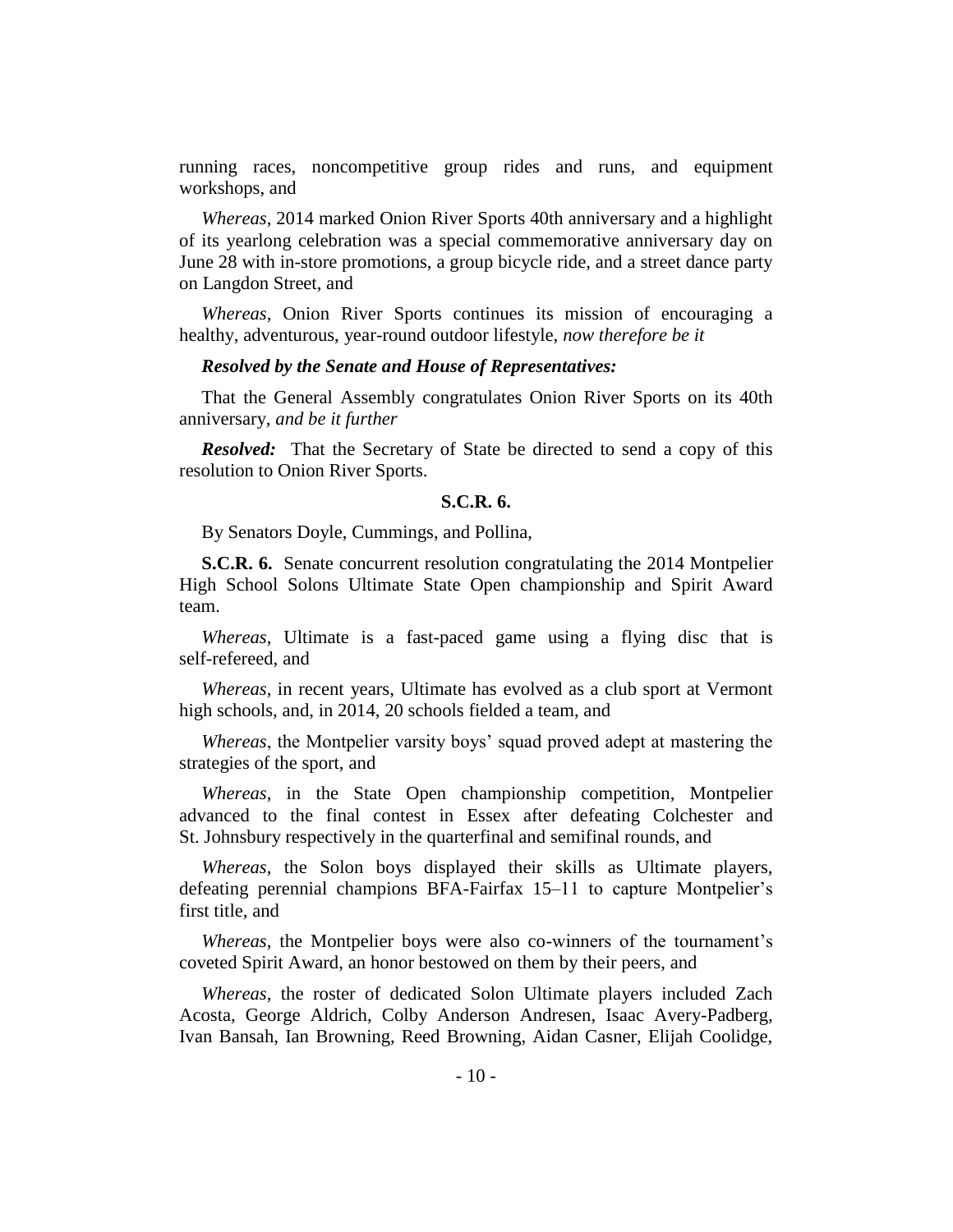Benjamin Crane, Kirby Gordon, Anders Heyerdahl, Julian Kelly, George Valentine, and Fox Winters, and

*Whereas*, Head Coach and Coach of the Year Anne Watson deserves much of the credit for the increasing popularity of Ultimate at Montpelier High School and the Solons' 2014 successful season, *now therefore be it*

# *Resolved by the Senate and House of Representatives:*

That the General Assembly congratulates the 2014 Montpelier High School Solons Ultimate State Open championship and Spirit Award winning team, *and be it further* 

*Resolved:* That the Secretary of State be directed to send a copy of this resolution to Montpelier High School.

#### **S.C.R. 7.**

By Senators Doyle, Cummings, and Pollina,

**S.C.R. 7.** Senate concurrent resolution congratulating the East Montpelier Fire Department on its 50th anniversary.

*Whereas*, local volunteer firefighters and emergency rescue personnel are essential to the protection of property and life in Vermont's communities, and

*Whereas*, for many years, the town of East Montpelier lacked a firefighting force and paid Montpelier for this service, and

*Whereas*, in May 1964, a group of citizens gathered at the Center School to organize the East Montpelier Volunteer Fire Department and elected Bob Simon as chief as well as several assistant chiefs, and

*Whereas*, the Department's first truck was a 1954 converted Ford PTO oil tanker that was used as a water pumper, and

*Whereas*, the early milestones in the Department's history included the creation of a women's auxiliary and providing fire coverage for neighboring Calais, and

*Whereas*, the East Montpelier Volunteer Fire Department was one of the seven charter members of the Capital Fire Mutual Aid System, and

*Whereas*, in 1969, CB radios were introduced, and

*Whereas*, in 1975, the Department was renamed the East Montpelier Fire Department, and

*Whereas*, the scope of services was broadened when an emergency medical response capacity was introduced, and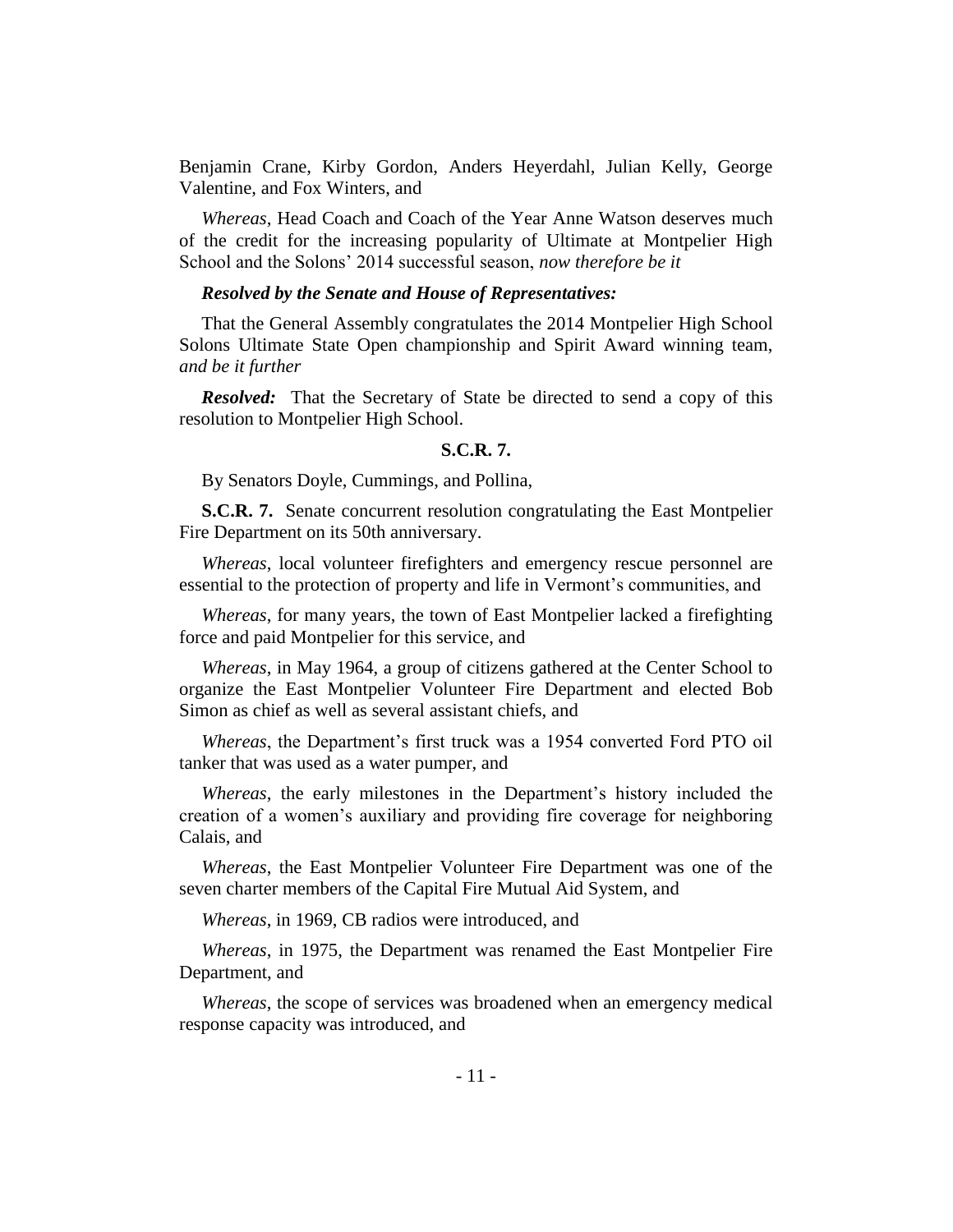*Whereas*, over the last half century, the Department has expanded its fleet of firefighting vehicles, modernized its communications system, and stayed current with the latest firefighting and emergency medical response technologies, and

*Whereas*, in 2015, the East Montpelier Fire Department is headquartered in a spacious four-bay facility, and

*Whereas*, Chief Ty Rolland and the Department's capable members are always prepared to respond to fire and medical emergencies in East Montpelier and Calais and assist other municipalities through the mutual aid system, and

*Whereas*, on August 16, 2014, the East Montpelier Fire Department commemorated its 50th anniversary with a memorial service for past members, including those who died in the line of duty, and a festive celebration that concluded with fireworks, *now therefore be it* 

#### *Resolved by the Senate and House of Representatives:*

That the General Assembly congratulates the East Montpelier Fire Department on its 50th anniversary, *and be it further* 

*Resolved:* That the Secretary of State be directed to send a copy of this resolution to the East Montpelier Fire Department.

### **S.C.R. 8.**

By Senators Doyle, Cummings, and Pollina,

**S.C.R. 8.** Senate concurrent resolution congratulating True Colors Home Decorating in Montpelier on its 25th anniversary.

*Whereas*, on July 17, 1989, True Colors Home Decorating was incorporated, and

*Whereas*, during the last quarter century, True Colors Home Decorating, located at 141 River Street in Montpelier, has served as one of central Vermont's premier home decorating retailers, and

*Whereas*, as its name implies, painting is a primary aspect of its business, and

*Whereas*, the store maintains a broad inventory of paints and customizes them, helping the purchaser to achieve the specific color desired for any interior or exterior surface, and

*Whereas*, True Colors Home Decorating maintains paint files enabling customers to repaint a surface using the same color as previously selected, and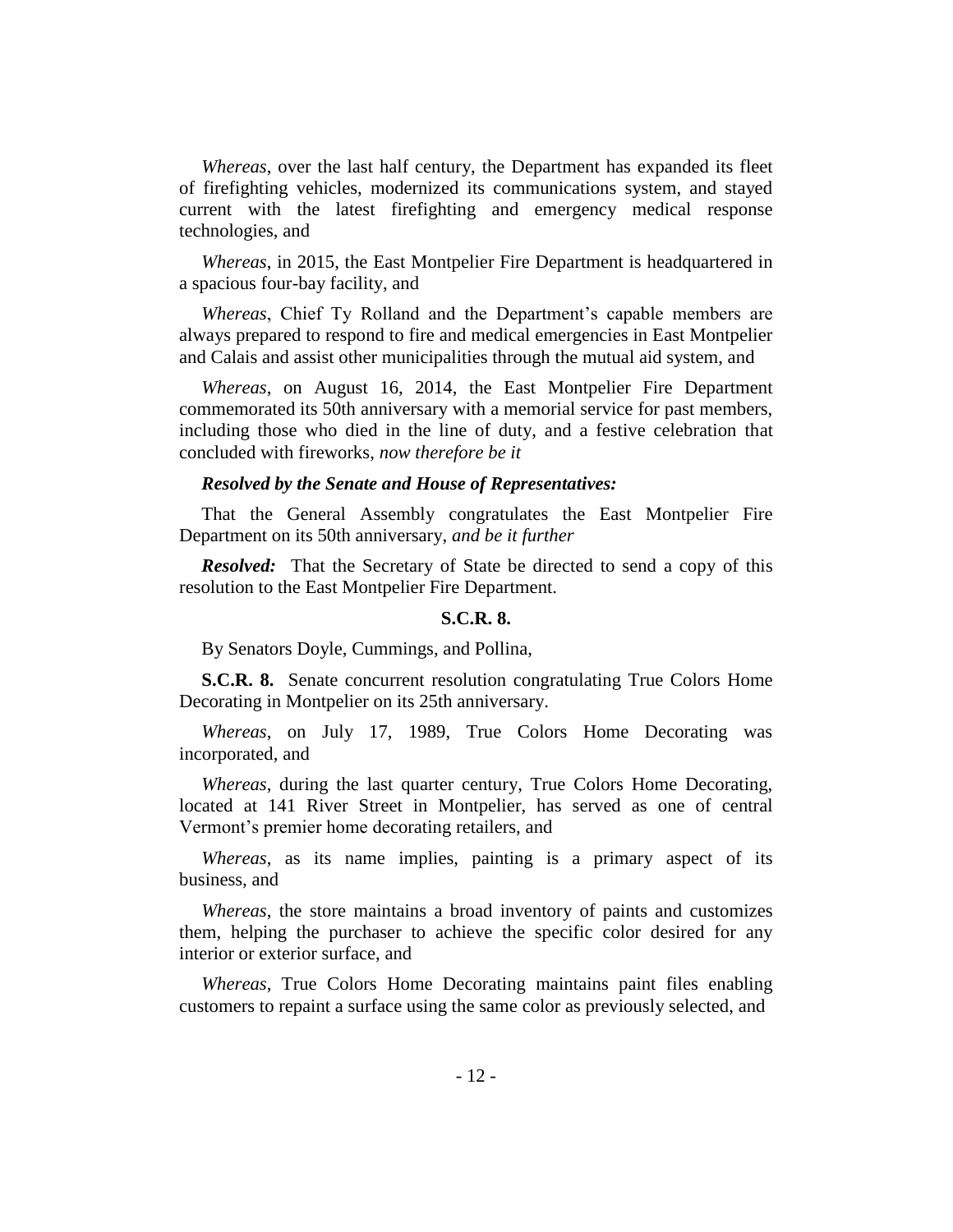*Whereas*, the retailer's services extend beyond painting to include carpeting and flooring of all sorts, and

*Whereas*, another specialty of True Colors Home Decorating is the creation of individualized energy-saving window blinds, and

*Whereas*, in each of its customization and retailing endeavors, the store maintains the highest possible professional standards, and

*Whereas*, the customers of True Colors Home Decorating can always rely on the store for excellent products and dependable service, and

*Whereas*, True Colors Home Decorating is proud of its first quarter century of retail success and looks forward to continuing serving its many satisfied customers in central Vermont, *now therefore be it* 

#### *Resolved by the Senate and House of Representatives:*

That the General Assembly congratulates True Colors Home Decorating in Montpelier on its 25th anniversary, *and be it further* 

*Resolved:* That the Secretary of State be directed to send a copy of this resolution to True Colors Home Decorating in Montpelier.

## **S.C.R. 9.**

By Senator Doyle, Cummings, and Pollina,

**S.C.R. 9.** Senate concurrent resolution commemorating the 75th anniversary of the Montpelier Recreation Field.

*Whereas*, in 1940 the federal Works Progress Administration financed the construction of a municipal baseball stadium in Montpelier that has always been known as the Montpelier Recreation Field, and

*Whereas*, the stadium was built to accommodate 1,200 spectators in a grandstand and bleachers along the first and third base lines, and

*Whereas*, the Montpelier Recreation Field's dimensions are 307 feet, 419 feet, and 311 feet respectively down the left, center, and right field lines, and

*Whereas*, when opened in 1941, the Montpelier Recreation Field became the home of the Montpelier Senators of the Second Northern League, which included both collegiate and former professional players, and

*Whereas*, later in the 1940s, and until the league's folding in 1952, the stadium hosted the Twin City Trojans, with a roster that included future major league pitcher and Hall of Famer Robin Roberts during the 1946 and 1947 seasons, and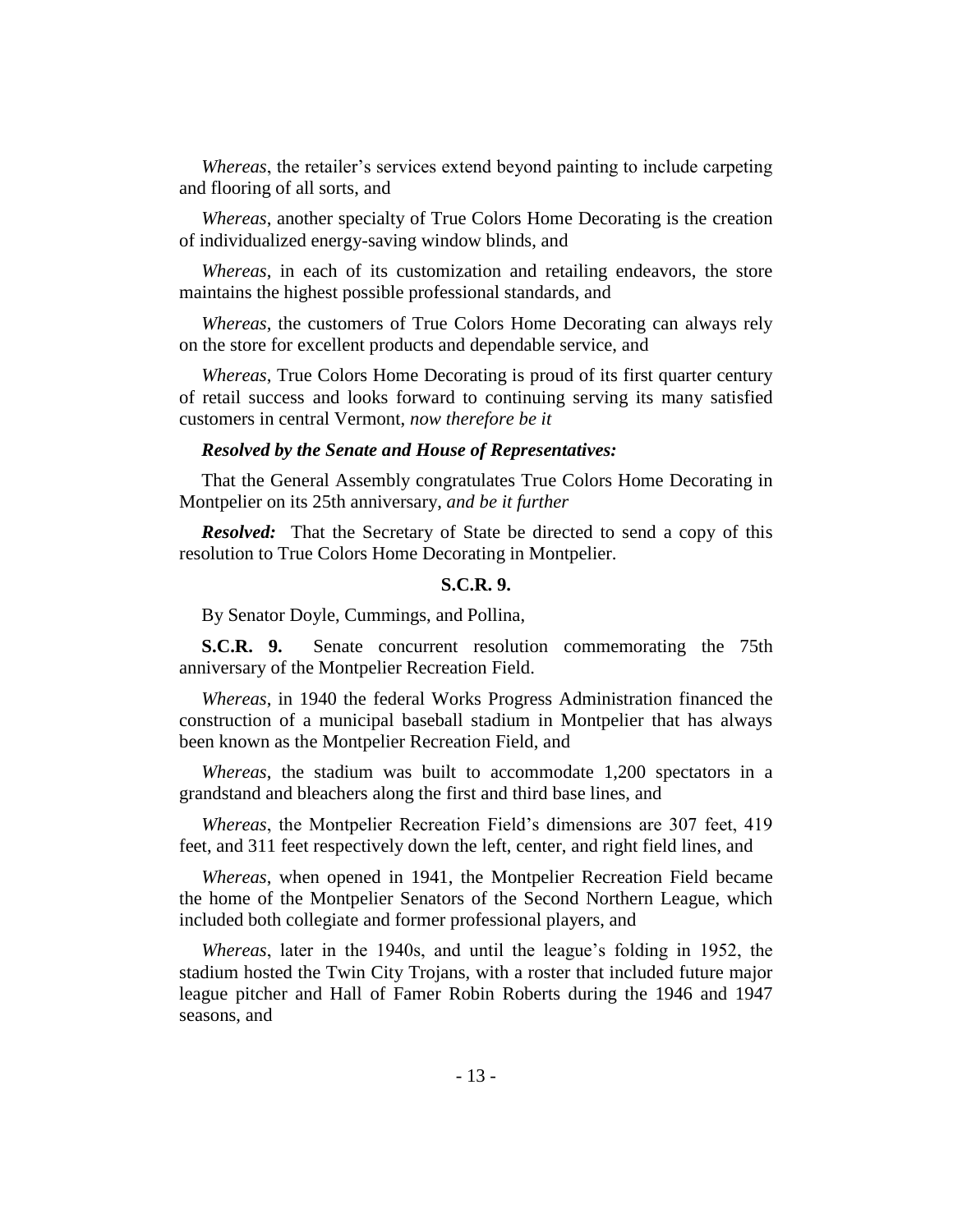*Whereas*, summertime competition returned to the Montpelier Recreation Field in 2003 with the establishment of the Vermont Mountaineers of the New England Collegiate Baseball League, and

*Whereas*, combined with donated materials and labor, the Mountaineers have made in excess of \$500,000.00 in capital improvements to the Montpelier Recreation Field, including a new concession stand, new fencing, handicap access, lighting, press box renovations, parking lot paving, a scoreboard, and field and grandstand improvements, and

*Whereas*, the Montpelier Recreation Field has been the site for many other community sporting events, including championship interscholastic baseball games, Babe Ruth leagues, area adult baseball leagues, high school championship baseball games, America Legion baseball, Montpelier High School baseball, Montpelier Middle School baseball and soccer, and Montpelier Recreation Department youth soccer, and

*Whereas*, 2015 marks 75 years since the stadium was constructed, and area residents are anticipating another great season of exciting baseball competition in Vermont's capital city, *now therefore be it* 

## *Resolved by the Senate and House of Representatives:*

That the General Assembly commemorates the 75th anniversary of the Montpelier Recreation Field, *and be it further*

*Resolved:* That the Secretary of State be directed to send a copy of this resolution to the Montpelier City Council, the Montpelier School Board, the Montpelier Recreation Department, and the Vermont Mountaineers.

#### **S.C.R. 10.**

By Senators Lyons, Ayer, Benning, MacDonald, McCormack, and Snelling,

By Representatives Beyor of Highgate, Deen of Westminster, Ellis of Waterbury, Klein of East Montpelier, Krebs of South Hero, Lefebvre of Newark, McCullough of Williston, Sheldon of Middlebury, Sullivan of Burlington, Terenzini of Rutland Town, and Willhoit of St. Johnsbury,

**S.C.R. 10.** Senate concurrent resolution honoring Vermont State Geologist and Geological Survey Director Laurence R. Becker.

*Whereas*, geology is a science focused on the earth's "physical structure and substance, its history, and the processes that act on it," and

*Whereas*, for nearly two decades, Laurence Becker was the geological authority for the State of Vermont in his dual role as the Vermont State Geologist and Director of the Vermont Geological Survey, and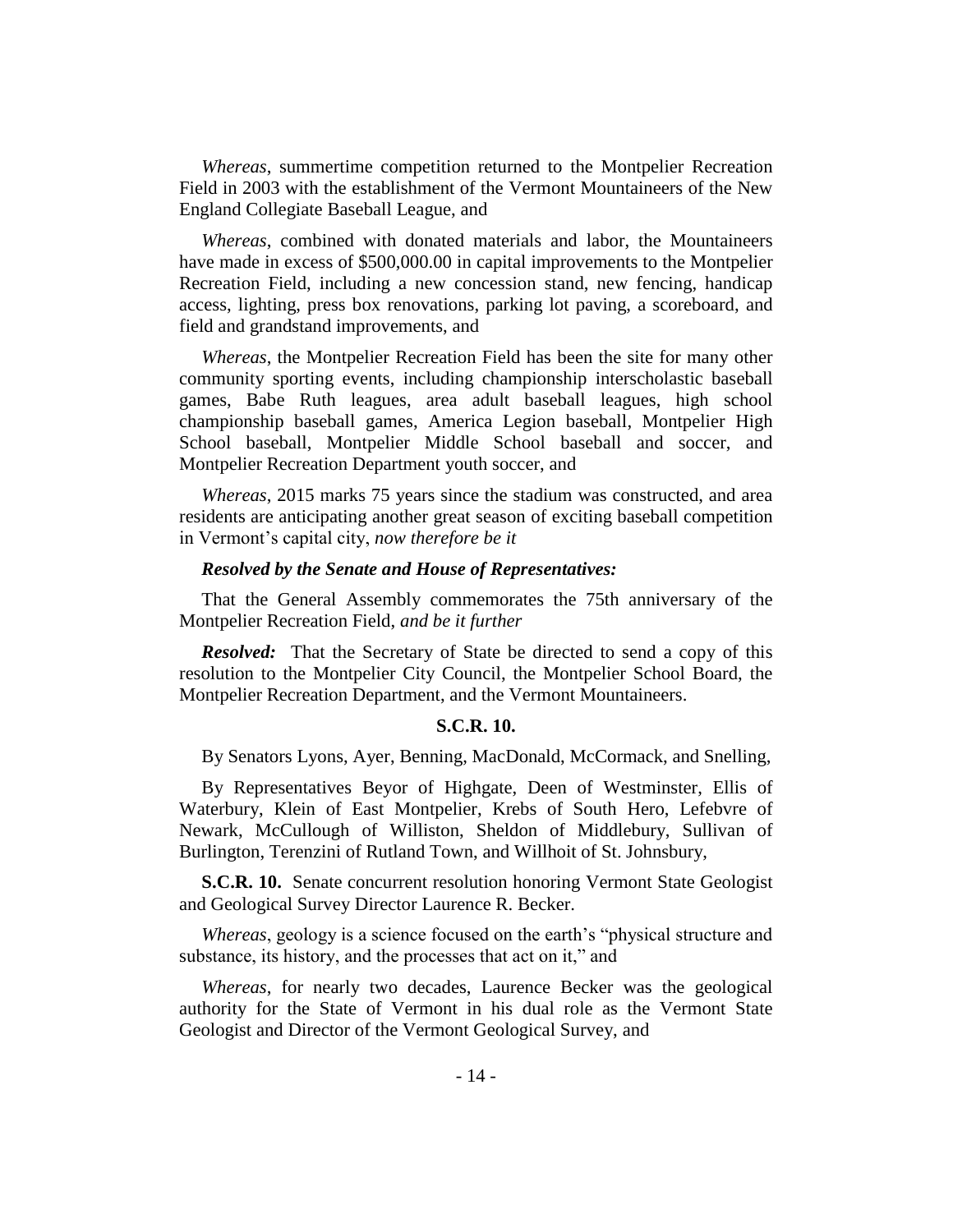*Whereas*, his duties also entailed directing the State's radioactive waste management program, and

*Whereas*, central to Laurence Becker's geological role was advocating for reliance on science, and especially geology, in addressing the state's environmental issues and in the protection of public health and safety, and

*Whereas*, collaboration was central to Laurence Becker's geological endeavors, and he worked closely with academic institutions and other State government offices and with local communities, where his focus was on specific environmental issues such as ground water protection and hazardous waste mitigation, and

*Whereas*, Laurence Becker was an advocate and strong supporter in the development and issuance of the 2011 Bedrock Geologic Map of Vermont, and

*Whereas*, he was involved in the drafting of the protocols for Vermont's aquifer protection program, and

*Whereas*, Laurence Becker's congressional testimony on defining and protecting recharge areas related to municipal wells was incorporated into the federal Clean Water Act, and

*Whereas*, the Vermont Senate Committee on Natural Resources and Energy appreciated his expert testimony on groundwater resource identification and protection, and

*Whereas*, among Laurence Becker's responsibilities were: chairing the Education Committee of the Association of American State Geologists and the Northeastern States Emergency Consortium's state geologists' panel; serving on the Vermont State Hazard Mitigation Committee and the Vermont State Nuclear Advisory Panel; and maintaining a close working relationship with the Vermont Center for Geographic Information, and

*Whereas*, Laurence Becker concluded his exemplary public sector career in December of 2014, *now therefore be it*

#### *Resolved by the Senate and House of Representatives:*

That the General Assembly honors former Vermont State Geologist and Vermont Geological Survey Director Laurence Becker, *and be it further*

*Resolved:* That the Secretary of State be directed to send a copy of this resolution to Laurence Becker.

# **S.C.R. 11.**

By Senators Doyle, Cummings, and Pollina,

By Representatives Donahue of Northfield and Lewis of Berlin,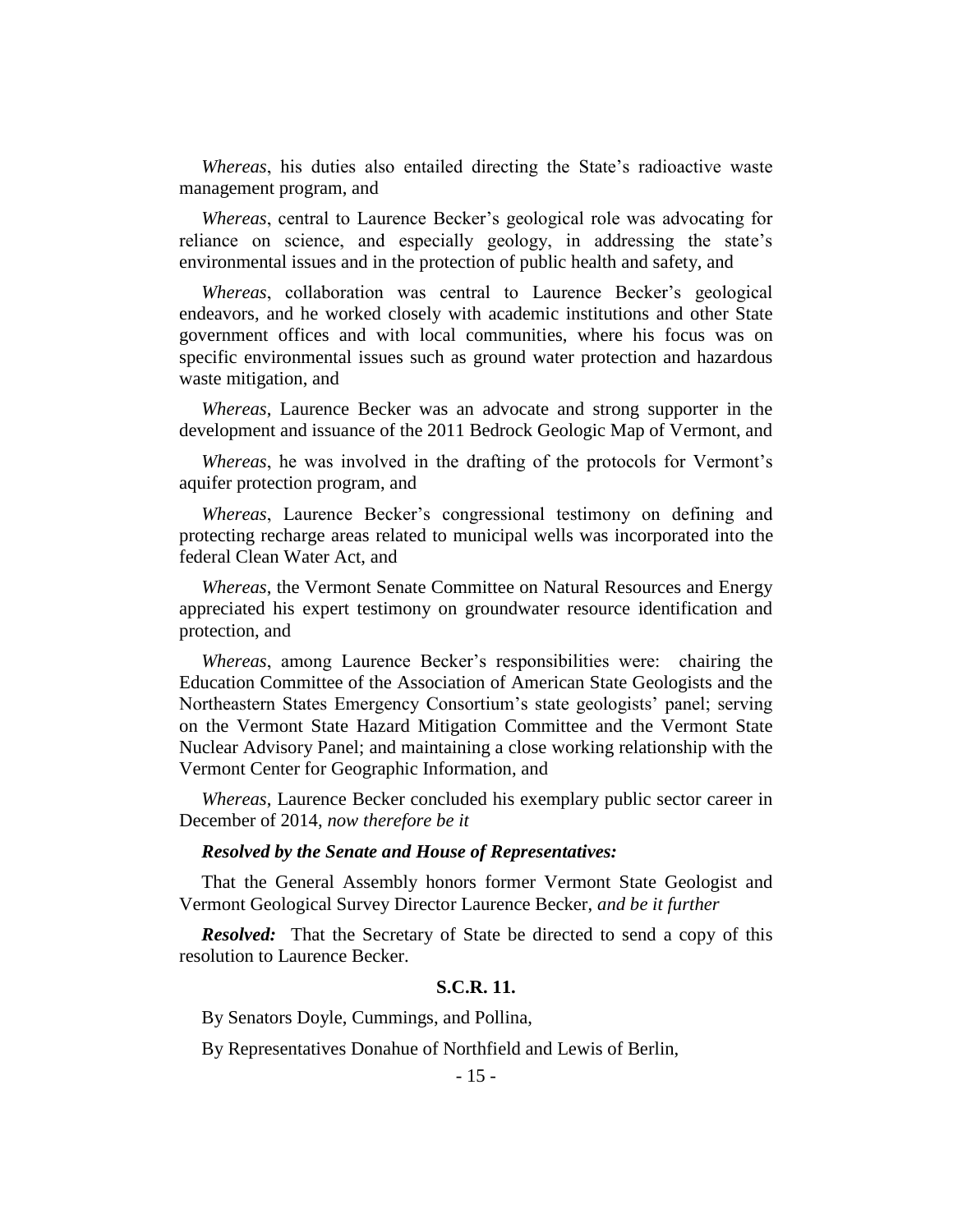**S.C.R. 11.** Senate concurrent resolution congratulating Julia Hatch of Northfield on her winning the National Rifle Association's 2014 Daniel Morgan Trophy.

*Whereas*, as a winner of 35 gold medals, Julia Hatch had proven herself one of the nation's finest young sharpshooters, and

*Whereas*, as a member of the Northfield Jr. Rifles shooting team, she traveled to the Jr. Olympic Training Center in Colorado, and

*Whereas*, her extraordinary shooting competence and skill were challenged when she entered the National Rifle Association's National 4-Position Jr. Smallbore Championship, and

*Whereas*, the competitors are required to complete four 10-shot rounds, one each from a prone, standing, sitting, and kneeling position, and

*Whereas*, since the competition was established in 1942, only five competitors have earned perfect scores of 400, and

*Whereas*, in 2014, Julia Hatch became the first female to achieve a perfect score, and

*Whereas*, of her 40 shots, 33 were center shots hitting dead center on the target and not on any of the white area surrounding the target ring, and

*Whereas*, Julia Hatch's spectacular success earned her the Daniel Morgan Trophy that is presented to the competition's winner, and

*Whereas*, Northfield Jr. Rifles' Coach Jack Baroffio and Assistant Coach Gary Sanders each deserve recognition for their guiding Julia Hatch in her riflery instruction, and

*Whereas*, Julia Hatch is a 2014 graduate of Northfield High School and is now attending the University of Akron which is proud of its outstanding riflery team, *now therefore be it*

#### *Resolved by the Senate and House of Representatives:*

That the General Assembly congratulates Julia Hatch on her winning the National Rifle Association's 2014 Daniel Morgan Trophy, *and be it further*

*Resolved:* That the Secretary of State be directed to send a copy of this resolution to Julia Hatch and to the Northfield Jr. Rifles.

# **S.C.R. 12.**

By Senators Doyle, Cummings, and Pollina,

By Representatives Donahue of Northfield and Lewis of Berlin,